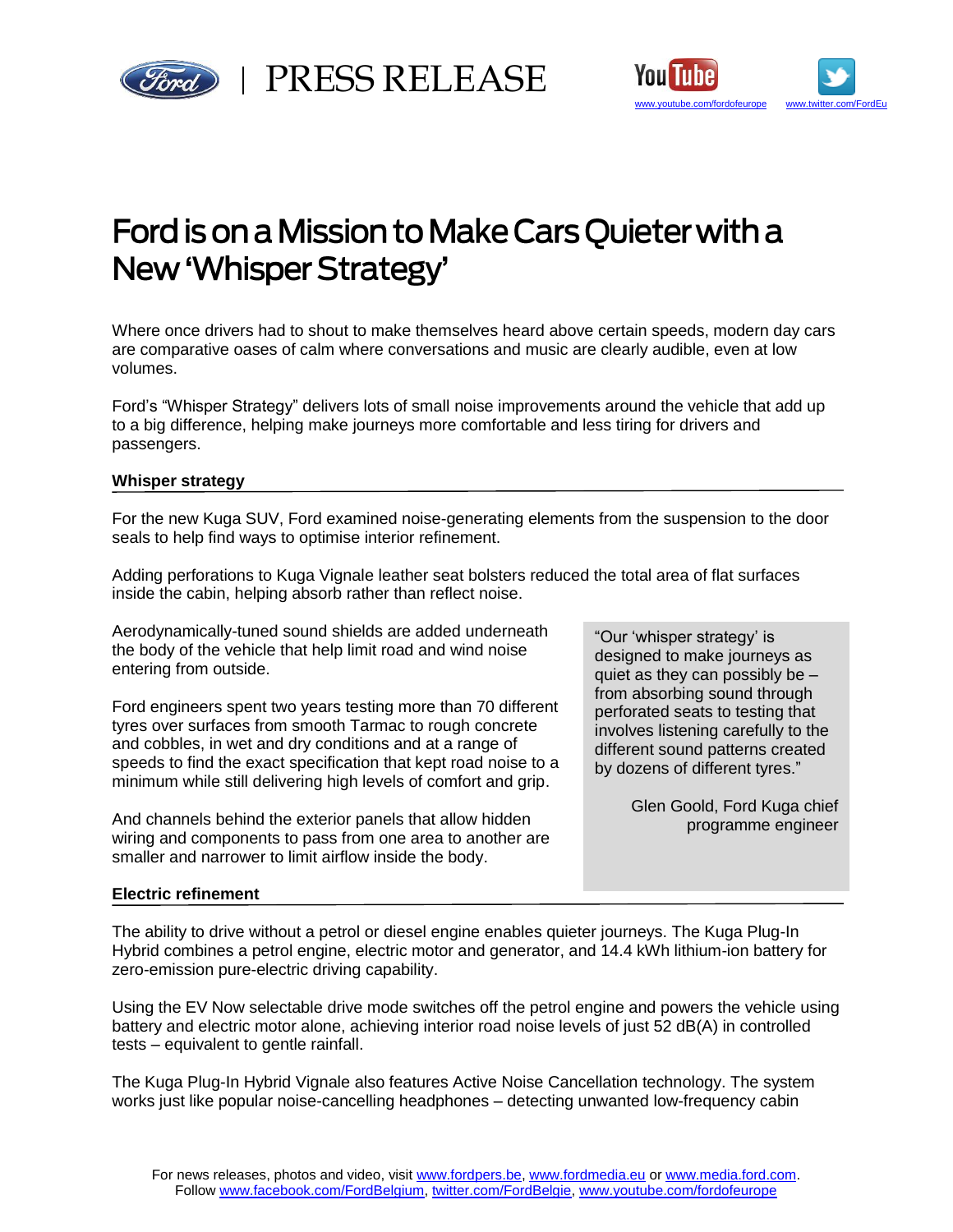sounds through strategically-placed microphones and counteracting them with an opposing soundwave from the B&O Sound System.

## **A generational divide**

A test\* carried out by Ford showed that occupants in the new Ford Kuga Plug-In Hybrid experience interior noise levels that are just one quarter of those experienced by their grandparents in a 1966 Ford Anglia.

Most people perceive one sound to be twice as loud as another one when approximately 10 decibels higher.

Peak internal noise at approximately 50 km/h (30 mph) measured in 3rd gear (for manual models):

| <b>Vehicle</b>                | <b>Max decibels</b><br>dB(A) |
|-------------------------------|------------------------------|
| 1966 Ford Anglia              | 89 (89.4)                    |
| 1970 Ford Cortina             | 81 (80.9)                    |
| 1977 Ford Granada             | 83 (82.5)                    |
| 1982 Ford Cortina             | 79 (78.5)                    |
| 2000 Ford Mondeo              | 77(77.3)                     |
| 2020 Ford Kuga Plug-In Hybrid | 69(69.3)                     |

"We had a clear vision for the Kuga from the very beginning – an approachable and sleek exterior design and an interior that provides a sanctuary space. The result is an SUV that connects with your life in a positive way."

Amko Leenarts, director, Design, Ford of Europe

#### # # #

\*Ford conducted an unofficial test to compare the maximum noise levels experienced in differing generations of vehicles from inside the cabin. The results may not reflect those of official tests in controlled environments or laboratory conditions using calibrated machinery.

Kuga Plug-In Hybrid delivers from 1.2 I/100 km fuel efficiency and  $CO<sub>2</sub>$  emissions from 26 g/km NEDC (from 1.4 l/100 km and 32 g/km WLTP) with pure-electric driving range of 72 km NEDC (56 km WLTP).

The declared fuel/energy consumptions,  $CO<sub>2</sub>$ -emissions and electric range are determined according to the technical requirements and specifications of the European Regulations (EC) 715/2007 and (EU) 2017/1151 as last amended. Light Duty Vehicle type-approved using the World Harmonised Light Vehicle Test Procedure (WLTP) will have fuel/energy consumption and  $CO<sub>2</sub>$ -emission information for New European Drive Cycle (NEDC) and WLTP. WLTP will fully replace the NEDC latest by the end of the year 2020. The applied standard test procedures enable comparison between different vehicle types and different manufacturers. During NEDC phase-out, WLTP fuel consumption and CO<sub>2</sub> emissions are being correlated back to NEDC. There will be some variance to the previous fuel economy and emissions as some elements of the tests have altered, so the same car might have different fuel consumption and  $CO<sub>2</sub>$  emissions.

### *About Ford Motor Company*

For news releases, photos and video, visit [www.fordpers.be,](http://www.fordpers.be/) [www.fordmedia.eu](http://www.fordmedia.eu/) or [www.media.ford.com.](http://www.media.ford.com/) Follo[w www.facebook.com/fordofeurope,](http://www.facebook.com/fordofeurope) [www.twitter.com/FordEu](http://www.twitter.com/FordEu) o[r www.youtube.com/fordofeurope](http://www.youtube.com/fordofeurope)